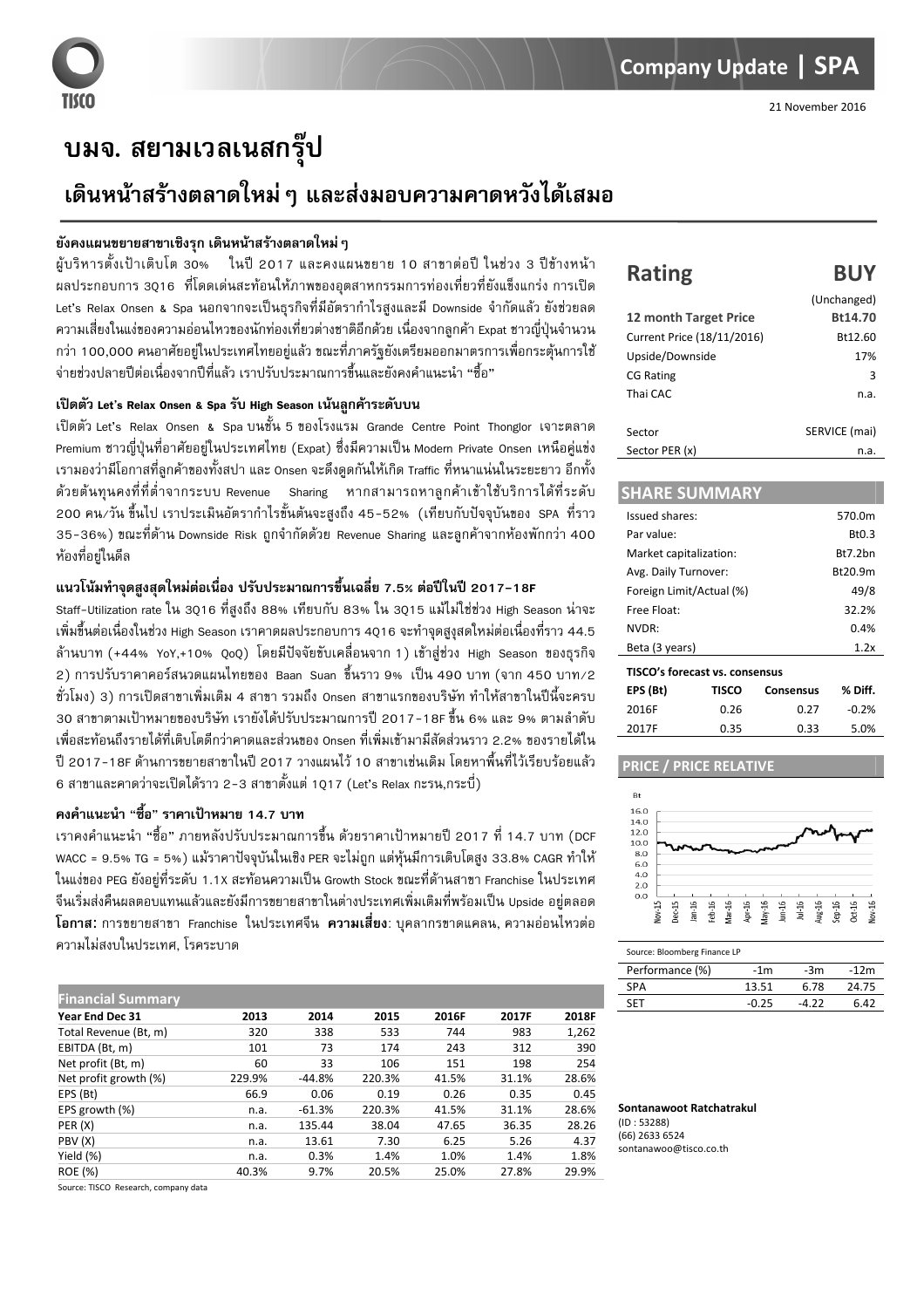

### เปิดตัว onsen เต็มรูปแบบต่อยอดธุรกิจสปา

เมื่อวันที่ 15พ.ย.16 ที่ผ่านมา SPA ได้เปิดให้บริการสาขาที่ 28 Let's Relax Onsen&Spa ตั้งอยู่ภายในโรงแรม Grande Centre Point Thonglor (ระหว่างซอยทองหล่อ 8-10 ห้องพัก 400 ห้อง) ซึ่งเปิดให้บริการพร้อมกันบนพื้นที่ 1,800 ตรม. ของชั้น 5 แบ่งเป็นส่วนของ Onsen 1,300 ตรม. และสปา 500 ตรม. อยู่ใจกลางที่พักอาศัยของกลุ่ม Expat ชาวญี่ปุ่นที่มี ้อยู่ไม่ต่ำกว่า 100,000 คนในไทยและเป็นที่พักผ่อน สังสรรค์ของชาวไทยและต่างชาติที่ ซึ่งเป็นกลุ่มเป้าหมายหลักของ SPA โดยใช้งบลงทุนทั้งสินราว 75 ล้านบาท เปิดให้บริการตั้งแต่ 10.00-24.00น. สามารถรองรับลูกค้าได้พร้อมกันราว ่ 200 คน มีเครื่องอำนวยความสะดวกที่ทันสมัยและตกแต่งสไตล์โมเดิร์นร่วมสมัย ประกอบด้วยบ่อน้ำ 5 บ่อแยกของชาย ี และหญิง โดยทุกบ่อใช้น้ำแร่จาก Gero ทาคายามาหนึ่งในสามบ่อน้ำแร่ที่ดีที่สุดของญี่ปุ่น ได้แก่ 1.Gero Hot Springs Bath, 2.Silk Bath(ไมโครออซิเจน), 3.Cold Bath, 4.Soda Bath(ไมโครคาร์บอนไดออกไซด์)และ 5.Whirlpool Bath และส่วนอื่นๆ ได้แก่ ห้องหินร้อน ห้องอบไอน้ำ ซาวน่าและส่วนของการพักผ่อน

<del>\_\_</del><br>รูปที่ 1. Facility



รูปที่ 2. Onse



ที่มา: SPA

ที่มา: SPA



ที่มา: SPA





ที่มา: SPA

# ้ รูปที่ 5. ปรับประมาณการ

|                               |      | 2016F      |        |      | 2017F      |         |       | 2018F      |        |
|-------------------------------|------|------------|--------|------|------------|---------|-------|------------|--------|
| Bt,m                          | Old  | <b>New</b> | % Chg  | Old  | <b>New</b> | $%$ Chg | Old   | <b>New</b> | % Chg  |
| Sale Revenue                  | 723  | 744        | 2.8    | 879  | 983        | 11.9    | 1.071 | .262       | 17.8   |
| Gross margin (%)              | 37.7 | 34.8       | $-7.8$ | 38.2 | 35.0       | $-8.4$  | 38.9  | 35.1       | $-9.9$ |
| Net profit                    | 151  | 151        | $-0.1$ | 187  | 198        | 5.9     | 233   | 254        | 9.1    |
| EPS (Bt)                      | 0.26 | 0.26       | $-0.1$ | 0.33 | 0.35       | 5.9     | 0.41  | 0.45       | 9.1    |
| Change in key assumptions     |      |            |        |      |            |         |       |            |        |
| <b>Staff Utilization rate</b> | 82%  | 85%        | 3.7    | 82%  | 85%        | 3.7     | 82%   | 85%        | 3.7    |
| Branches Year End(Domestic)   | 29   | 30         | 3.4    | 39   | 40         | 2.6     | 49    | 50         | 2.0    |

ที่มา : TISCO Research Estimates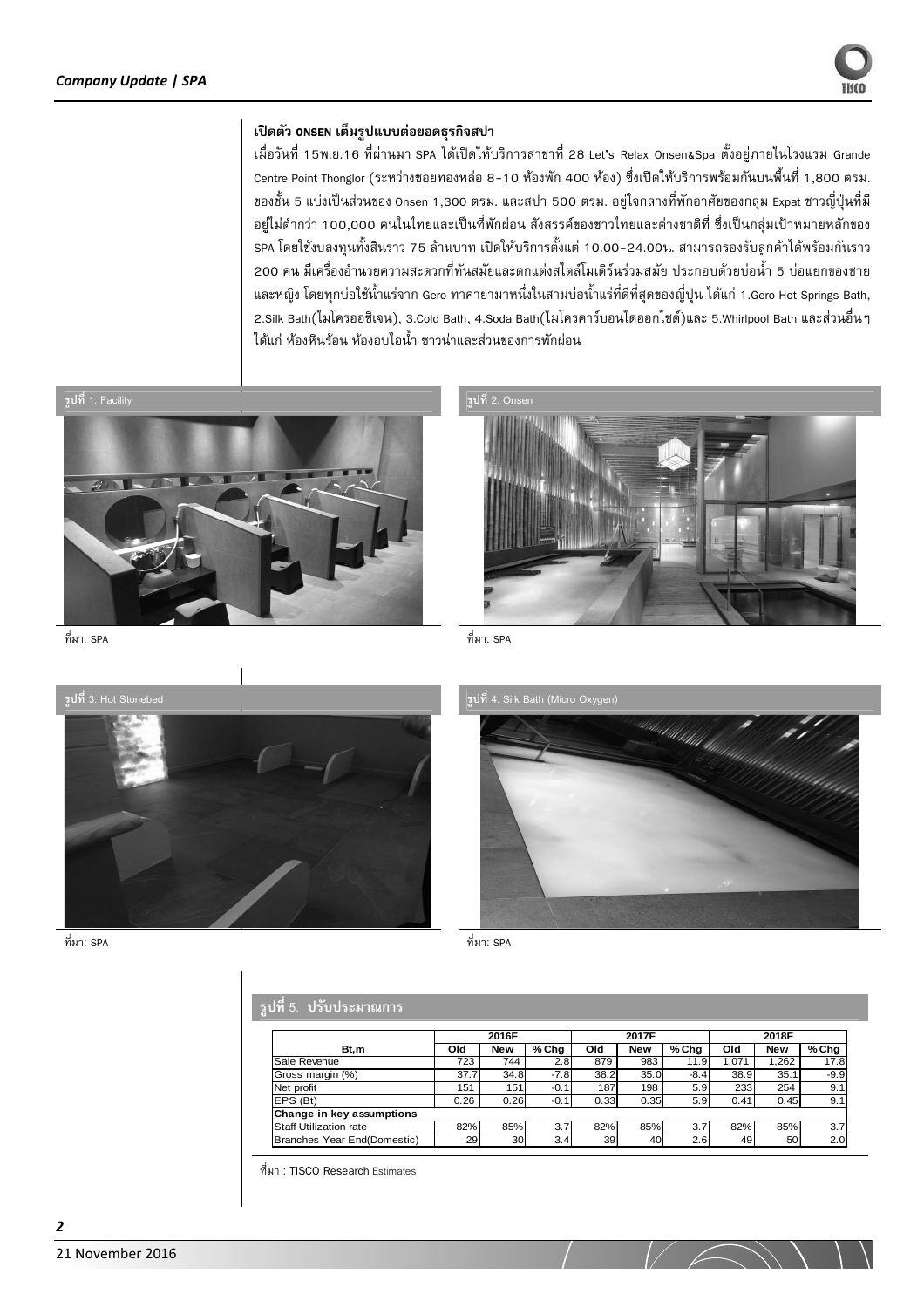# ้ เลือกเจาะลกค้าระดับบน เสนอบริการที่แตกต่าง

เมื่อเปรียบเทียบแพคเกจราคาระหว่าง Onsen ของทาง SPA ที่ 650 บาทกับคู่แข่งที่ 450 บาทจะพบกว่า Position ของ SPA นั้นถูกวางไว้ Premium กว่าด้วยราคาที่สูงกว่าราว 30-45% แต่รายละเอียดของการให้บริการนั้นมีความแตกต่างกัน ในหลายๆ ส่วน อาทิเช่นของบ่อ Onsen Gero Hot Springs Bath, Silk Bath และ Hot Stonebed Bath ขณะที่ด้านเครื่อง อำนวยความสะดวกทาง SPA เลือกใช้เป็นสายรัดข้อมือดิจิทัลและสามารถนำผ้าขัดตัวที่ได้รับกลับไปได้หลังใช้บริการเพื่อ ความสะอาดและสบายใจของลูกค้า เราเชื่อว่ากลุ่มลูกค้าของ SPA ที่มีกำลังซื้อสูงอยู่แล้ว (Expat กว่า 70% มีรายได้ต่อ เดือนสูง 300,000 บาท) จึงยินดีที่จะจ่ายหาก SPA สามารถส่งมอบบริการที่แตกต่างได้ ในขณะที่ข้อได้เปรียบของ SPA นั้นจะมีโรงแรม Grande Centre Point ระดับ 4.5 ดาว ที่มีห้องพักกว่า 400 ห้องคอยป้อนลูกค้าให้อย่างสม่ำเสมอ โดย ในช่วงเปิดให้บริการ 2 วันแรกมีผู้เข้าใช้บริการวันละ 40-50 คน โดยยังมี Package รายปี ราคา 40,000 บาท และ 6 ,เดือนที่ 25,000 บาทอีกด้วย

|                           | <b>SPA</b>                   | Yunomori              |
|---------------------------|------------------------------|-----------------------|
| Onsen Entrance Fee        | 650                          | 450                   |
| Features                  | Gero Hot Springs Bath        | Mineral Water Bath    |
|                           | Silk Bath                    | Soda Bath             |
|                           | Soda Bath                    | Jet Bath              |
|                           | <b>Whirlpool Bath</b>        | Garden Bath           |
|                           | Cold Bath                    | <b>Teak Bath</b>      |
|                           | Hot Stonebed Bath            | Cold Bath             |
|                           | Steam                        | Sauna (only men)      |
|                           | Sauna                        | Steam                 |
|                           | Cool Down Room               | Yunomori Café         |
|                           | Snack Bar                    |                       |
|                           | Relaxing Area                |                       |
| Plus Thai Massage (1 hr)  | 1,100                        | 790                   |
| Plus Thai Massage (2 hrs) | 1,400                        | 1,090                 |
| Plus Foot Massage         | 1,100                        | 800                   |
| Plus Aroma Oil Massage    | 1,700                        | 1,050                 |
| Plus Body Scrub&Aroma Oil | 2,800                        | 2,500                 |
| Location                  | Grande Centre Point Thonglor | A square, Sukhumvit26 |
| <b>Branches</b>           | 1                            | 3                     |
| Lockers                   | 200                          | 240                   |
| Area (Sq.m)               | 1,800                        | 2,500                 |

### $\bar{a}$ ปที่ 6. เปรียบเทียบกับคู่แข่ง

 $\not$ ที่มา : SPA, Yunomori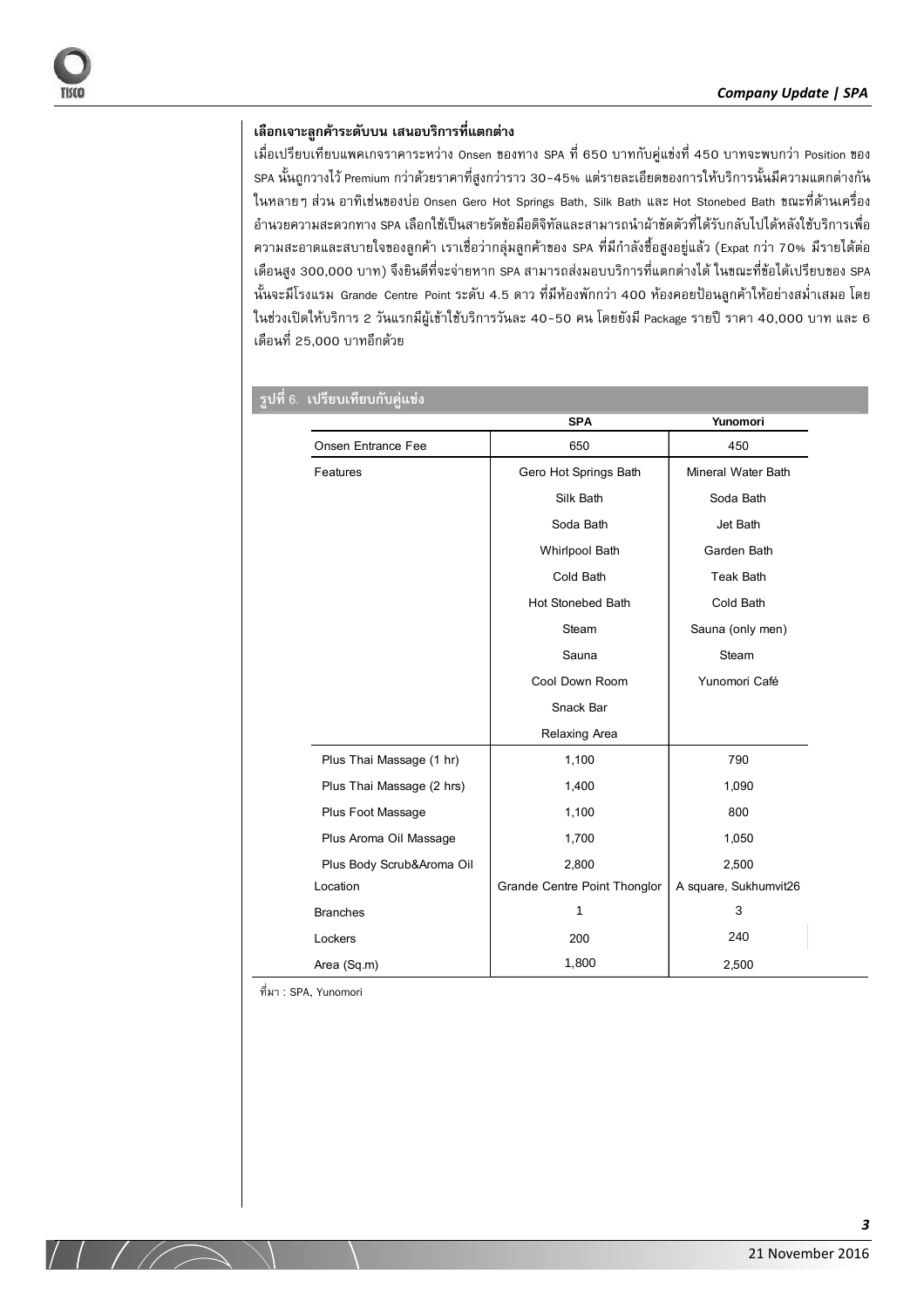# ธรกิจมีอัตรากำไรสง สิ่งที่ท้าทายคือการดึงลกค้าจากภายนอกให้ได้มากพอ

ในแง่ของอัตราการทำกำไรขั้นต้นของธุรกิจ ONSEN เรามองว่ามีโอกาสสูงระดับ 45-52% ขึ้นไปเหนือกว่าธุรกิจสปาใน ี ปัจจุบันในระยะกลาง-ยาว เนื่องจากค่าใช้จ่ายส่วนใหญ่ของ ONSEN จะเป็นค่าเสื่อมราคาซึ่งจะตัด 15 ปีตามสัญญาเช่า (ราว 4 ล้านบาท/ปี จากงบลงทน 60 ล้านบาท) และค่าใช้จ่ายอื่นๆเช่น ค่าน้ำ ไฟ ผ้า พนักงานฯลฯ (ราว 12 ล้านบาท/ ้ปี) ซึ่งมีค่าใช้จ่ายผันแปรหลักส่วนเดียวคือ Revenue Sharing ให้กับทางโรงแรม 15% สิ่งที่ท้าทายสำหรับผับริหารคือ ความสามารถในการหาลูกค้าจากภายนอกให้เข้าใช้บริการให้ได้มากเพียงพอเพราะค่าบริการของลูกค้าภายนอกสูงถึง - 650 บาท/ครั้ง (เทียบกับลกค้าจากทางโรงแรมที่จะคิดค่าบริการเฉลี่ยราว 400 บาท/ครั้ง) ขณะที่ผับริหารคาด Payback Period อยู่ที่ราว 4 ปี ภายใต้สมมติฐานลูกค้าราว 200 คน/วัน และค่าใช้บริการเฉลี่ย 400 บาท

ี เราประเมินรายได้ในปี 2017 ที่ 22 ล้านบาท อิงสมมติฐานเชิงอนุรักษ์นิยม ในปีแรกจากการทำกิจกรรมส่งเสริม ้ทางการขาย (ค่าใช้บริการเฉลี่ยที่ 400 บาทและลูกค้า 150 คน⁄วัน) และเพิ่มขึ้นเป็น 28 ล้านบาทและ 32 ล้านบาท ในปี 2018-19F ตามลำดับ โดยกำหนดให้จำนวนลกค้าต่อวันเพิ่มขึ้นแตะระดับ 300 คน/วันในปี 2021 และค่าใช้ ิ บริการเฉลี่ยเพิ่มขึ้นเป็น 450 บาท ในปีถัดไปจากสัดส่วนลกค้าจากภายนอก (ค่าบริการ 650 บาท∕ครั้ง) ที่น่าจะเพิ่มขึ้น และการทำกิจกรรมส่งเสริมการขายที่ลดลง โดยคาดว่าหลังจากเปิดให้บริการได้ราว 3-6 เดือน เราจึงจะสามารถประเมิน ทิศทางของผลประกอบการได้ชัดเจนยิ่งขึ้น

|                        | 2017F          | 2018F  | 2019F  | 2020F  | 2021F   |
|------------------------|----------------|--------|--------|--------|---------|
| Revenue(MB)            | 22             | 28     | 32     | 41     | 49      |
| Avg. Price             | 400            | 450    | 450    | 450    | 450     |
| No. Customers per Year | 54,000         | 63,000 | 72,000 | 90,000 | 108,000 |
| Per month              | 4.500          | 5,250  | 6,000  | 7,500  | 9,000   |
| Per Day                | 150            | 175    | 200    | 250    | 300     |
| GP                     | $\overline{2}$ | 8      | 12     | 18     | 25      |
| <b>GPM</b>             | 11%            | 29%    | 36%    | 45%    | 52%     |

| รูปที่ 7. ประมาณการรายได้ Onse

ที่มา : TISCO Research Estimates